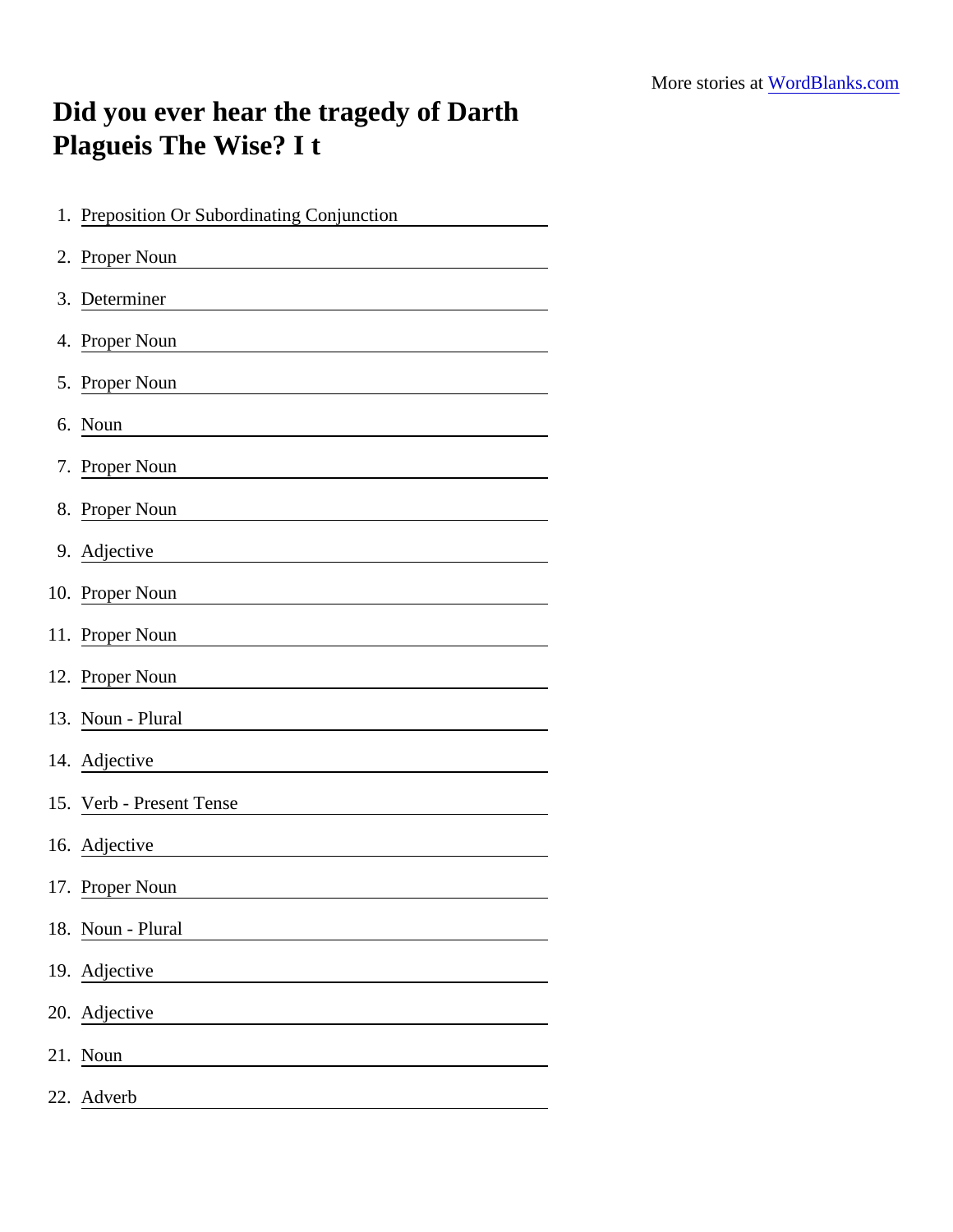| 23. Noun    |
|-------------|
| 24. Noun    |
| 25. Noun    |
| 26. Pronoun |